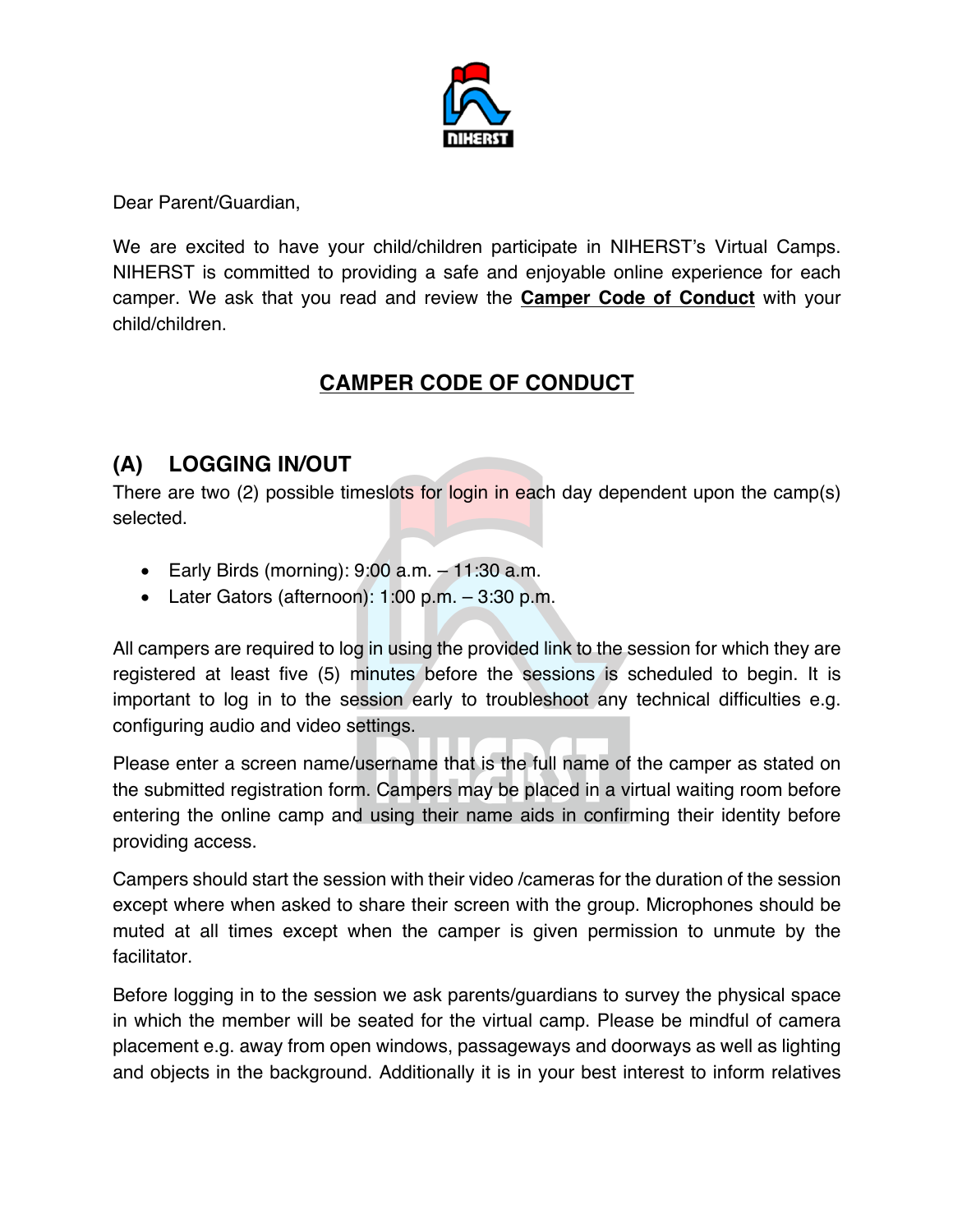and guests that your child will be participating in an online session and to refrain from disturbing the camper.

At the end of the camp session all campers are required to safely log out of the session or this will be done by the NIHERST facilitator.

### **(B) BEHAVIOUR**

- 1. Campers should accept and get along with others. Teasing, practical jokes, harmful comments, etc. will not be tolerated from any camper.
- 2. Campers must be sensitive to others in terms of race, religion, physical characteristics and language. Ethnic or religious slurs or jokes will not be tolerated.
- 3. Campers must respect others (members, club facilitators and guests).
- 4. Campers must not use obscene language.
- 5. Campers must follow directions the first time they are given by the facilitators, as they are for the safety of everyone.

### **(C) ONLINE SAFETY**

- 1. Campers are to use only the links, programs, software etc. provided by NIHERST before and during the camp session.
- 2. Campers should close all other browsers, games and programs while the virtual camp is in session. This reduces the possibility of distractions as well as improves computer productivity and performance.
- 3. Campers must pay attention to their surroundings and use care in all activities.
- 4. Campers will adhere to all safety rules and regulations given for each activity and while using equipment related to the sessions that he/she participates in while in the virtual camp.
- 5. Adult supervision is recommended while the virtual camp is in session to assist with any technical/computer related issues as well as to ensure that campers are following the instructions of the facilitators. Adults should remain off screen when possible and should be dressed appropriately and mindful of their behaviour and speech.
- 6. NIHERST does not accept responsibility for any inappropriate conduct, language, streamed content etc. that a camper is exposed to by action of non-NIHERST employees, personnel or facilitators.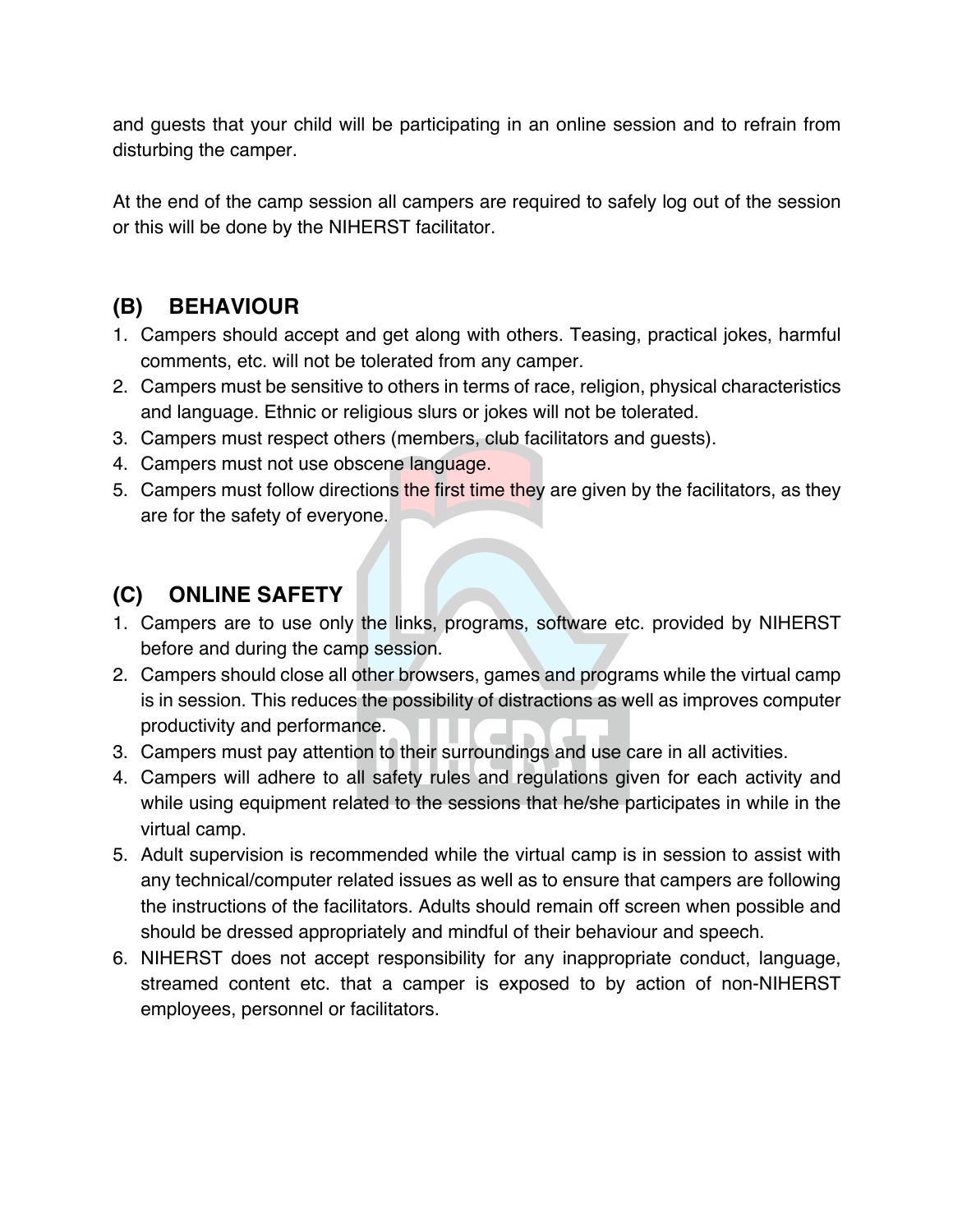# **(D) GENERAL**

1. Campers (inclusive of siblings) and the supervising adult are expected to wear appropriate clothing. Generally attendees will be visible from the chest up however some activities may require them to stand and present their project/creation/idea.

**FEMALE**: The following types of clothing **ARE NOT ALLOWED**: spaghetti/thin strapped tops, strapless/tube tops, revealing low cut tops, short shorts or very short skirts.

#### **If leggings or tights are being worn, tops should be of an appropriate length**.

**MALE**: The following types of clothing **ARE NOT ALLOWED**: vests, very baggy/saggy/tight pants, excessive jewellery.

Note: Hats, dark shades (except where prescribed) and graphic prints cannot be worn during the camp

- 2. No eating is allowed during the virtual camp sessions especially on camera. A 10 minute break will be allocated during each session during which members will be allowed to have a light snack. If a member requires a water or bathroom break during the teaching segments, they should inform the facilitator. We recommend not placing food or drink near computers/laptops to avoid spillage.
- 3. Campers should maintain proper and appropriate posture during the camps. No lying down and propping up of legs and feet in the workspace, especially when visible on camera.
- 4. Campers must inform staff if they are experiencing a problem with the software, another member or other issues. If we are not informed about a problem, we cannot stop the problem or assist the camper.
- 5. Violation of the **CODE OF CONDUCT** can be grounds for automatic dismissal depending on the severity. Refunds are not given when a camper is dismissed from the programme. NIHERST facilitators reserve the right to remove, mute, stop video of any camper as they deem necessary to protect the rights and safety of all campers in attendance.

### **(E) CONSEQUENCES**

Please see below the sequence of events for continued violation of the **CODE OF CONDUCT:**

- $\circ$  1<sup>st</sup> Offense Verbal Warning by Camp Facilitator/Camp Administrator.
- $\circ$  2<sup>nd</sup> Offense Muting of microphone/stopped web camera broadcast for remainder of session.